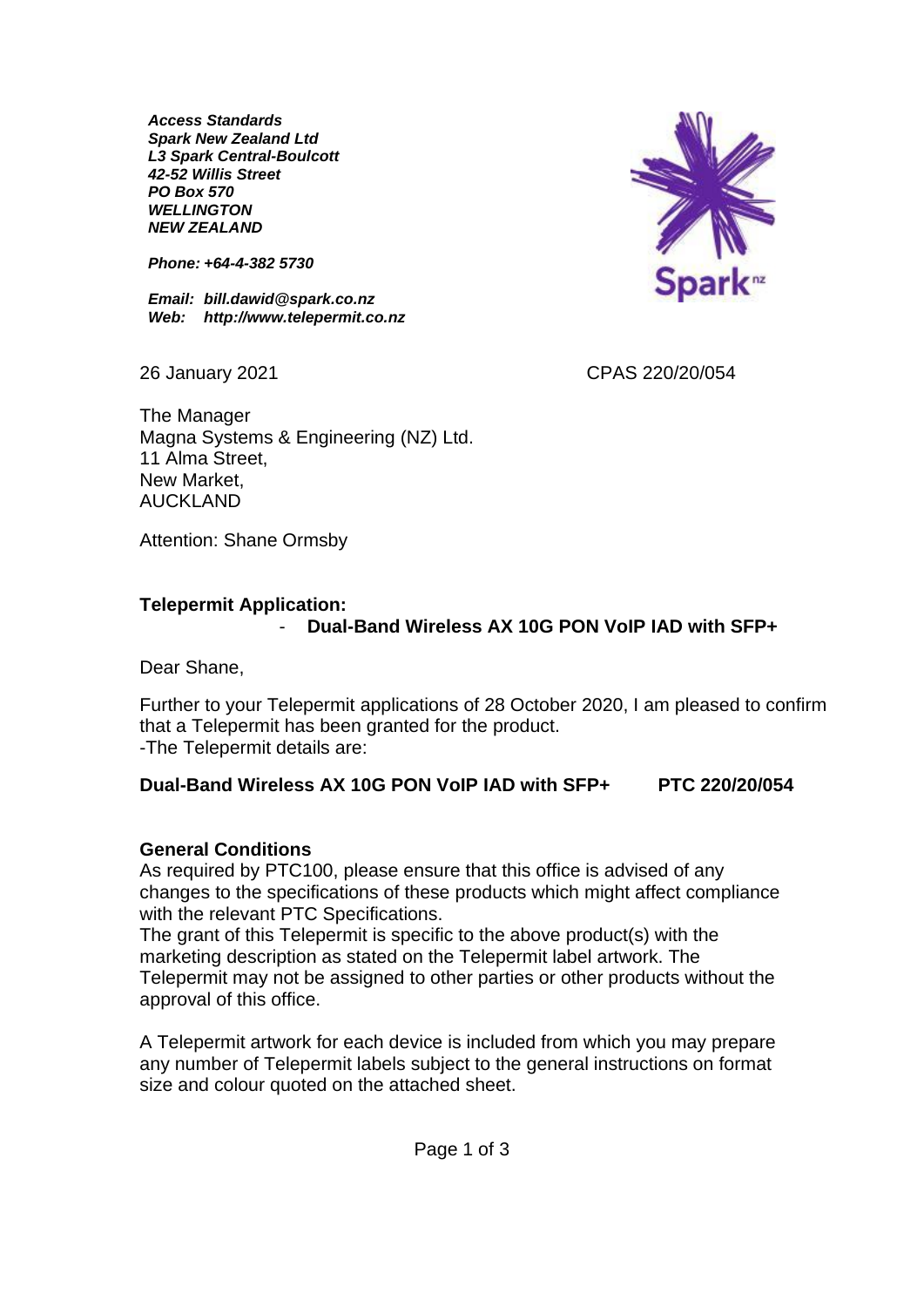The Telepermit label must be displayed on the product at all times as proof to purchasers and service personnel that the product is able to be legitimately connected to the Spark New Zealand network.

The Telepermit label may also be shown on the packaging, user documentation and in the sales literature.

The fee for processing this Telepermit Application, including the Telepermit Reservation, is \$580 including 15% GST.

An Invoice for the total amount of \$580.00 has already been paid thus no further charges will be levied.

Yours sincerely,

*Bill Dawid*

Bill Dawid Access standards